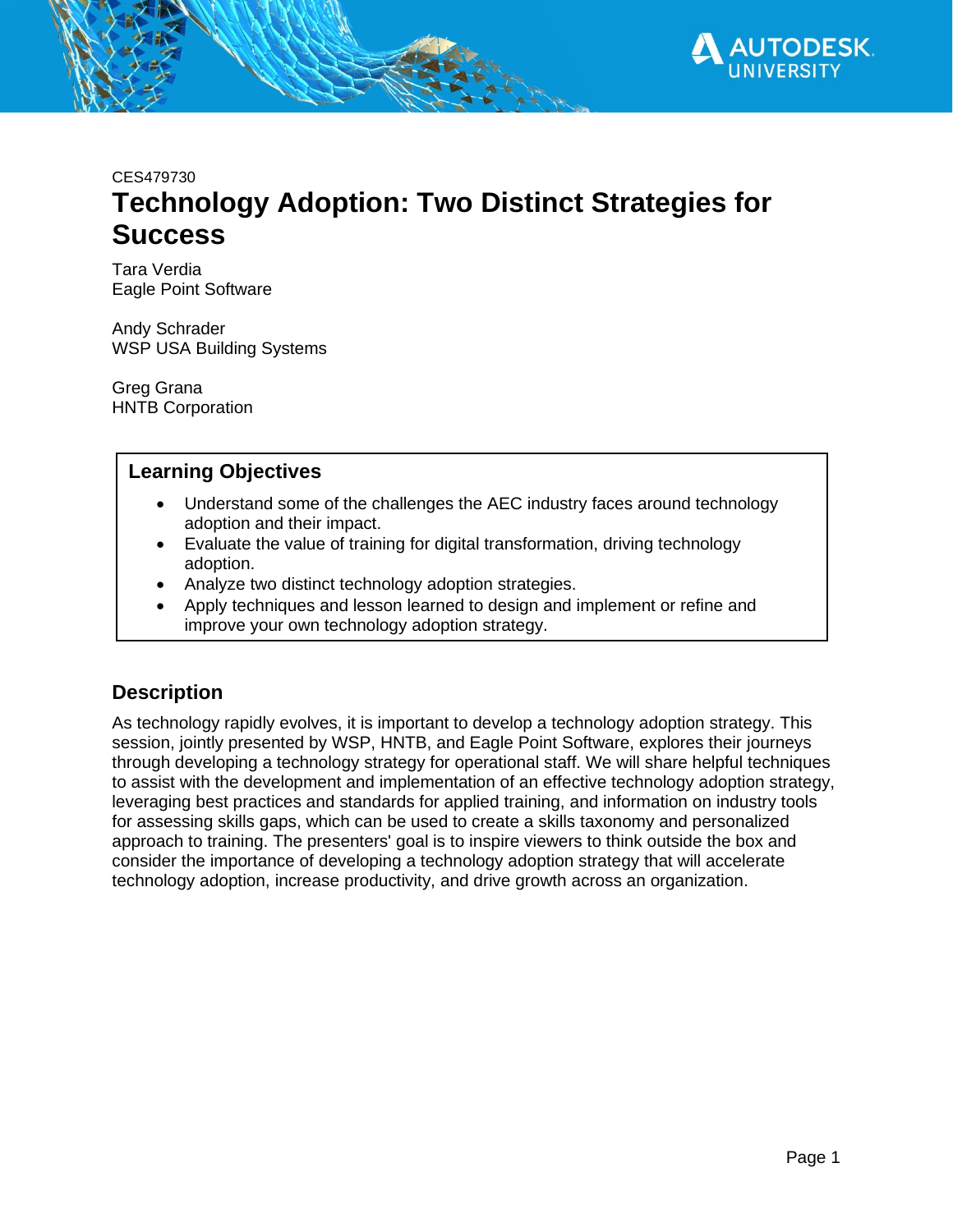

# **Speaker(s)**

#### **TARA VERDIA | CUSTOMER SUCCESS MANAGER, EAGLE POINT SOFTWARE**

Tara Verdia has worked as a Customer Success Manager in the SaaS industry for more than six years. She is dedicated to building authentic relationships with her customers, learning their challenges, and developing proactive strategies to achieve goals and defined outcomes. She practices listening to understand (as opposed to listening to respond), and believes success is achieved by understanding both organizational culture and practicing effective communication. Tara encourages organizations to create a culture of appreciation by focusing on personal empowerment and a paradigm shift toward the importance of ongoing training. She is (Bullock, 2018)passionate about helping others, believing the ability to be agile and innovative are two qualities essential for growth, especially in the technology space entrenched in rapid and continuous change.

#### **ANDY SCHRADER | SENIOR ASSOCIATE/NATIONAL BIM DIRECTOR, WSP USA BUILDING SYSTEMS**

Andy Schrader has 18 years of experience as a BIM/REVIT manager. As technology evolves, projects are requiring a high level of building information modelling (BIM) to assure their successful completion. Andy is extremely qualified in creating and delivering mechanical, electrical, and plumbing building models by providing the latest technology in BIM management services and collaborating using Autodesk products. Andy utilizes BIM products, such as Navisworks, AutoCAD, Revit, and Dynamo for the creation of tightly integrated and coordinated complex building systems. He has distinctive MEP knowledge coupled with software development skills to create tools for WSP engineers to provide complex building models and documentation. Andy provides the vital link that brings the entire project team together in a single comprehensive, coordinated, BIM model.

#### **GREG GRANA | CORE TECHNOLOGIES SERVICES & SUPPORT MANAGER, HNTB CORPORATION**

Greg Grana has been with HNTB for over 25 years in multiple IT support and managerial roles. Based in the NY metro area I started my career at HNTB as a field support representative, divisional field support manager as well as the field support manager firmwide. In my current role as the Core Technologies Services and Support manager for HNTB, I manage our cad support group as well as our enterprise software portfolio from a licensing and technical support perspective. Provide technical expertise as well as supporting the daily activities of our team. Our group is responsible for supporting and training our cad platform users as well as support documentation for hardware, software requirements and non-cad applications. Administer core technology software lifecycle management functions in collaboration with our engineering community, technical subject matter experts and software vendors. Develop and implement application standards and workflow processes in coordination with our project delivery group. This includes technical, training and productivity articles and documentation.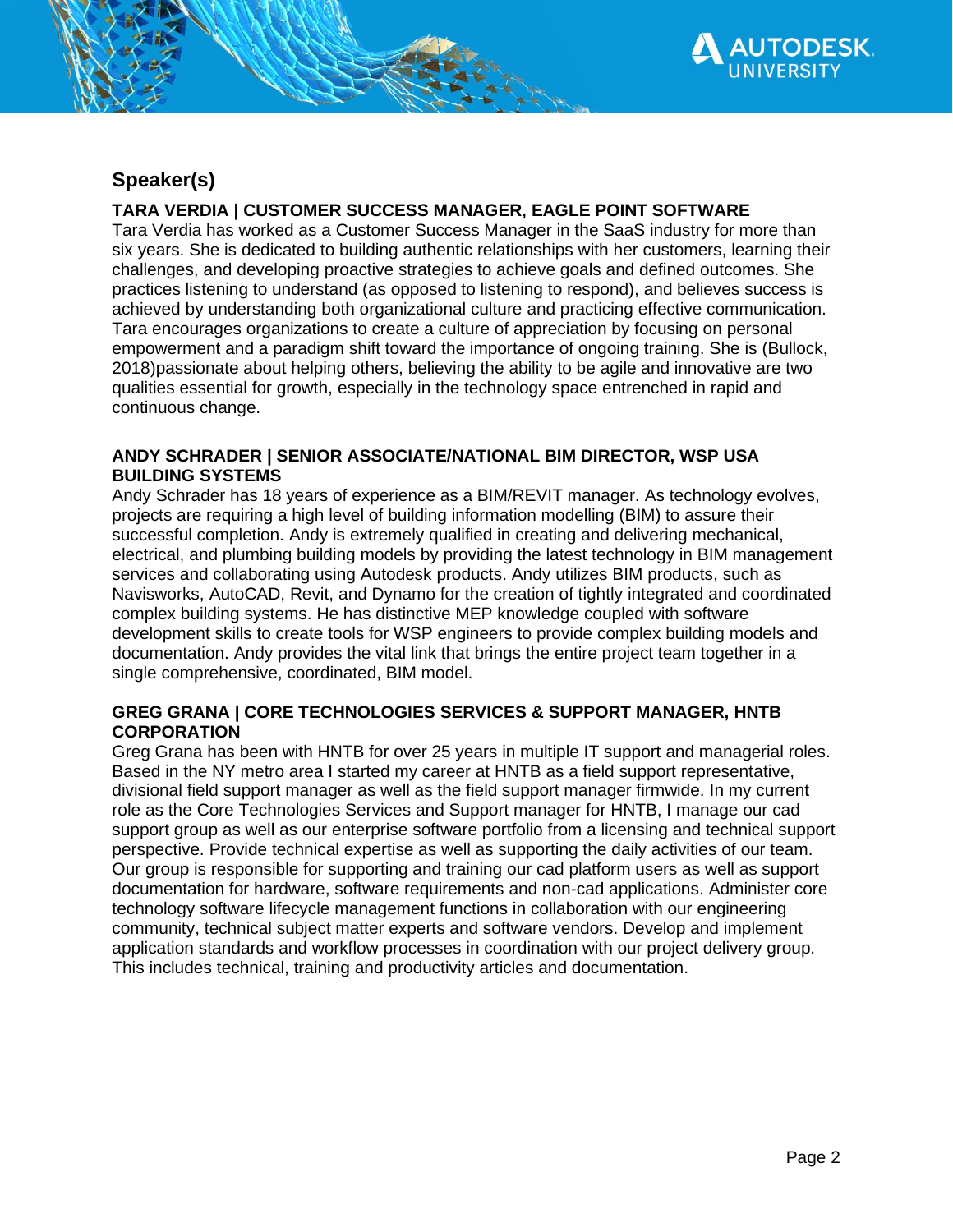

# **Technology Adoption Challenges in the AEC Industry**

There are four key challenges that organizations typically face, which slow or prevent technology adoption. It is important to understand these and identify any additional challenges your organization faces when developing a technology adoption strategy.





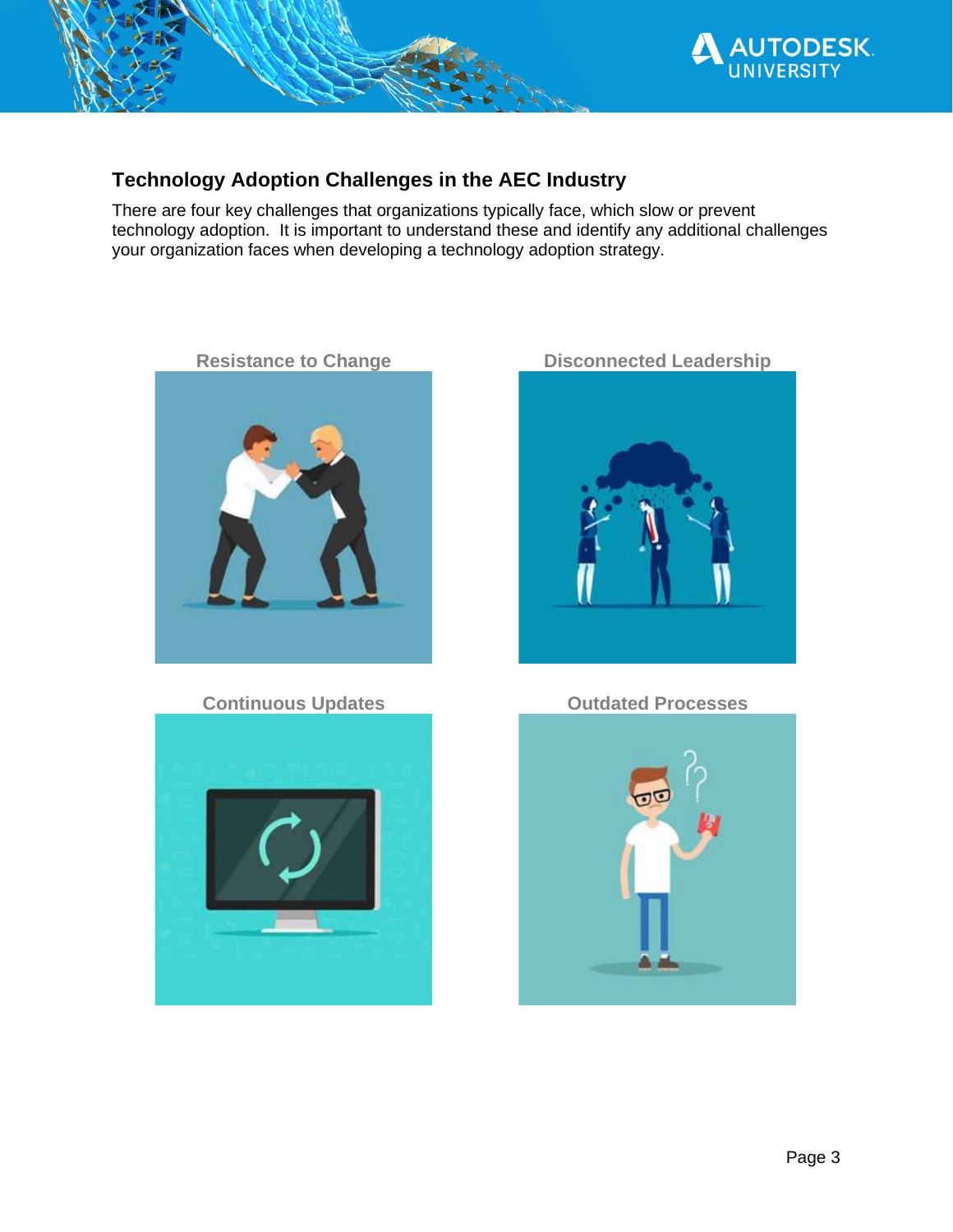

# **Value of for Digital Transformation, Driving Technology Adoption**

One of the drivers Training of digital transformation is digital adoption, prompting the need to develop a technology adoption strategy that incorporates training. Training not only teaches how to use technology, but also its benefis. An effective training plan is a large contributor to a successful change initiative like digital adoption.

"Digital adoption is clearly the way of the future. Adapting to new technology and fully leveraging its features is imperative to the modern organization and it is what leads to digital transformation". <sup>1</sup> (Bullock, 2018)

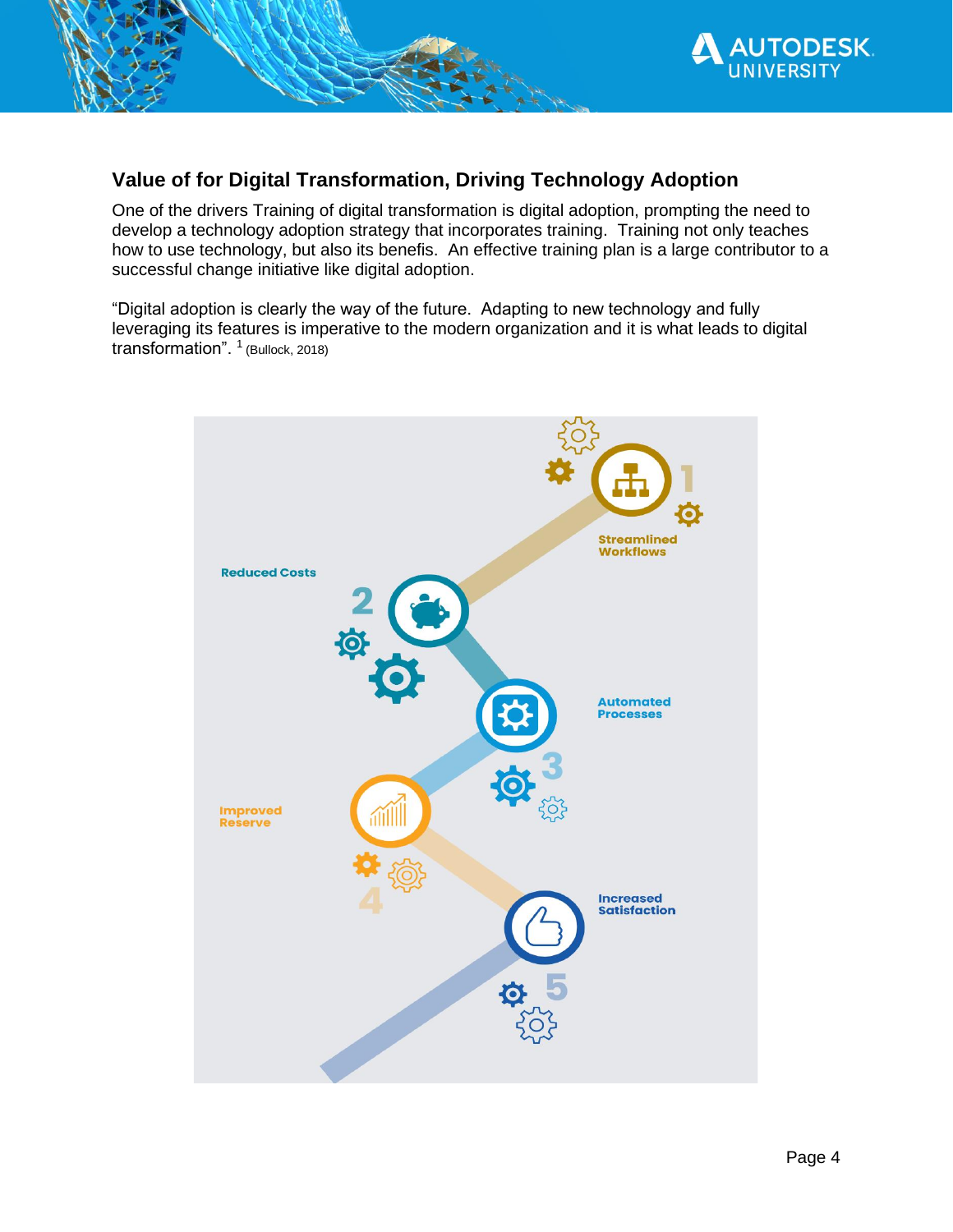

# **Training Methods**

In the past, organizations would allocate quite a bit of revenue toward sending staff to outside training vendors or bringing those vendors onsite. However, while classroom training effectively delivers information, it does not effectively upskill or onboard. As humans, our attention span is minimal and when applied to a classroom setting, decreases the ability to retain information and productively apply it once the training session is complete. Considerations for personalized, intuitive, engaging, and bite-sized training are essential for developing a training plan. Providing opportunities for continuous, just-in-time learning and avenues to immediately apply knowledge, supports retention and drives productivity. There is still value in classroom training where learning is contextualized and strengthened by examples and the ability to dialogue, so a combined approach will be most successful.

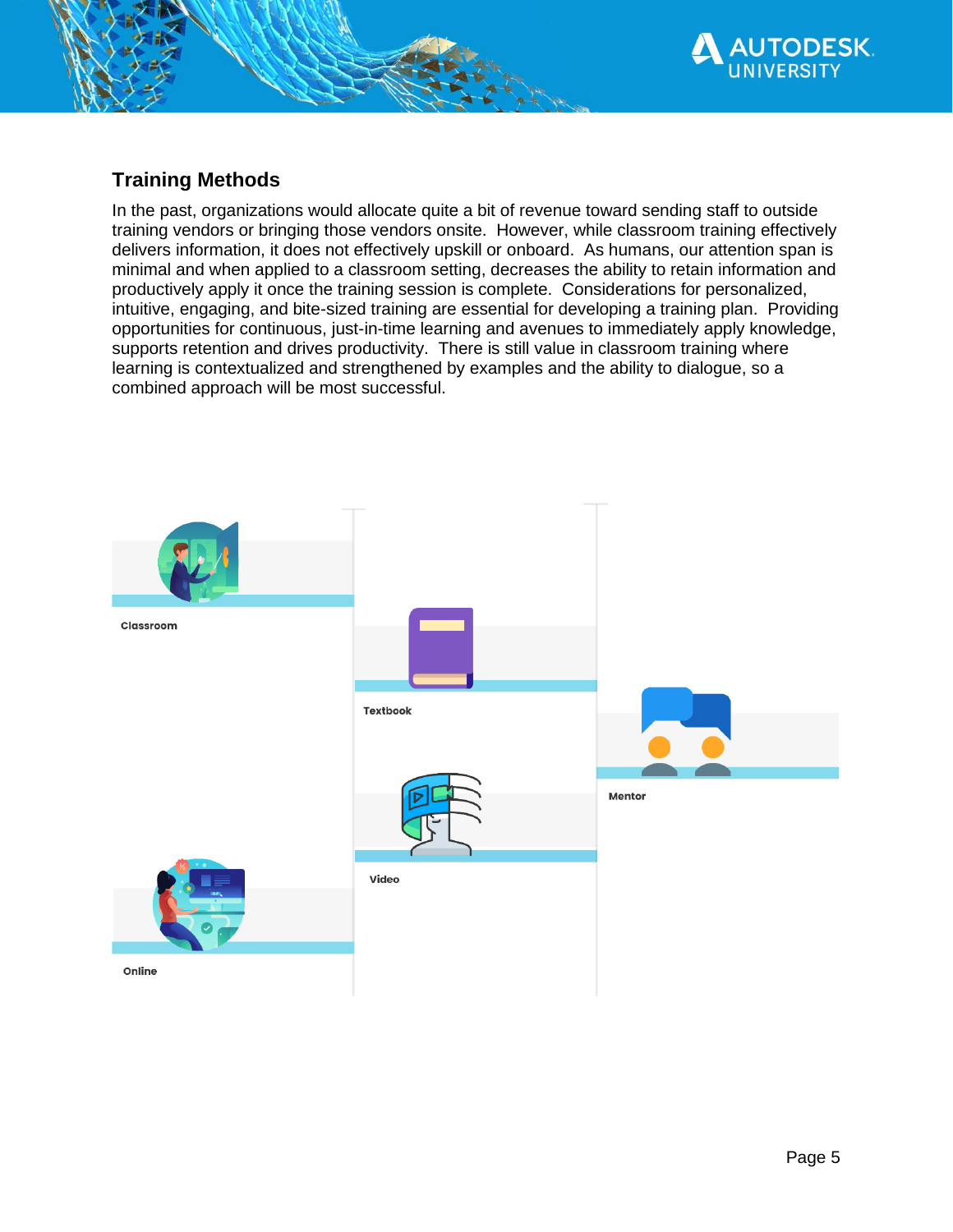

# **Developing a Successful Technology Adoption Strategy**

"Adoption is not just achieved by training users on how to use the new technology, it is achieved by gaining buy-in and commitment."  $2$  (Span, 2017)

Get leadership buy-in. This is the foundation of a successful technology adoption strategy, followed by organizational buy-in. Demonstrate how the strategy supports organizational goals, aligns with business outcomes, and integrate into existing workflows. Analyze needs and identify end-goals framed around what, why, and who. Communicate – there is no such thing as over communicating when it comes to change. Messages will vary, but it is important to keep everyone from the top-down to the bottom-up continuously informed. Eliminate silioes, connecting staff and incorporating feedback collected from surveys and other channels of communication. Start small, developing early adopters who will go on to champion change. Identify fundamental, baseline competencies that are applicable to a team, and essential competencies that are role-based. Leverage assessments to identify knowledge gaps and provide personalized, targeted training based on skills gaps identified through an assessment. Incorporate multiple training modalties, including customized content around standards and best practices. Immediately follow-up training with the ability to apply knowledge. Identify problems as they arise and address immediately, adjusting strategy as needed for optimization. Reasses and repeat. Change is constant so a technology adoption strategy needs to be dynamic, evolving to include progress and address new challenges and requirements.



Figure 1 (Shuraev, 2020)